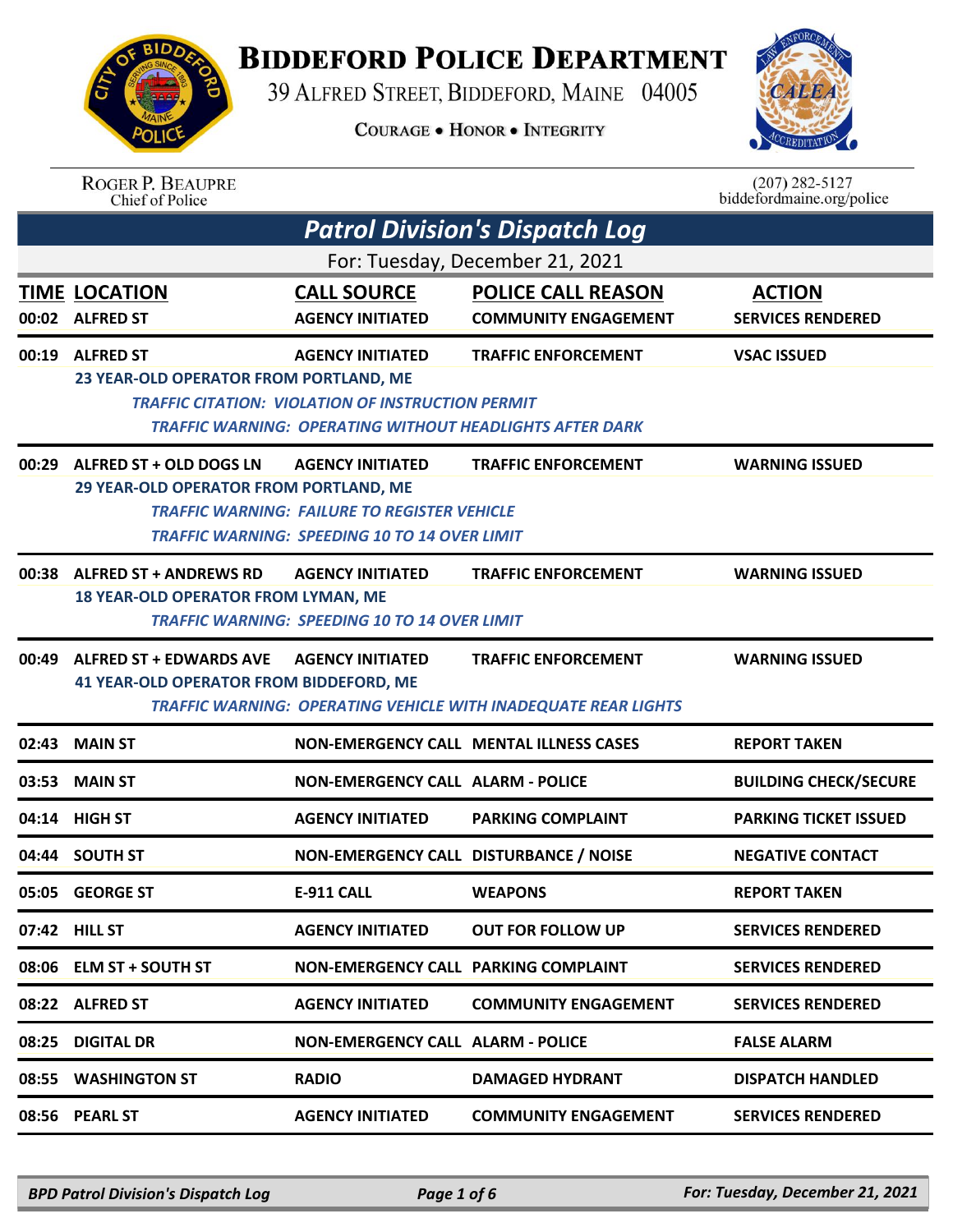|       | <b>BPD Patrol Division's Dispatch Log</b>                                             | Page 2 of 6                                                                                                                                       |                                                                                                                                                                              | For: Tuesday, December 21, 2021       |
|-------|---------------------------------------------------------------------------------------|---------------------------------------------------------------------------------------------------------------------------------------------------|------------------------------------------------------------------------------------------------------------------------------------------------------------------------------|---------------------------------------|
| 12:15 | <b>POOL ST + MARBLEHEAD LN</b><br><b>67 YEAR-OLD OPERATOR FROM BIDDEFORD, ME</b>      | <b>AGENCY INITIATED</b><br><b>TRAFFIC WARNING: SPEEDING 10-14 MPH OVER LIMIT</b>                                                                  | <b>TRAFFIC ENFORCEMENT</b>                                                                                                                                                   | <b>WARNING ISSUED</b>                 |
|       | 12:08 POOL ST<br>73 YEAR-OLD OPERATOR FROM BIDDEFORD, ME                              | <b>AGENCY INITIATED</b><br><b>TRAFFIC WARNING: SPEEDING 1-9 MPH OVER LIMIT</b>                                                                    | <b>TRAFFIC ENFORCEMENT</b>                                                                                                                                                   | <b>WARNING ISSUED</b>                 |
|       | 11:55 ELM ST                                                                          | <b>E-911 CALL</b>                                                                                                                                 | <b>VEHICLE CRASH - POLICE ONLY</b>                                                                                                                                           | <b>STATE FORM TAKEN</b>               |
| 11:53 | <b>POOL ST + HIDDEN FARM RD</b><br><b>66 YEAR-OLD OPERATOR FROM KENNEBUNKPORT, ME</b> | <b>AGENCY INITIATED</b><br><b>TRAFFIC CITATION: SPEEDING 10-14 MPH OVER LIMIT</b>                                                                 | <b>TRAFFIC ENFORCEMENT</b>                                                                                                                                                   | <b>VSAC ISSUED</b>                    |
| 11:48 | <b>POOL ST</b><br>54 YEAR-OLD OPERATOR FROM BUXTON, ME                                | <b>AGENCY INITIATED</b><br><b>TRAFFIC WARNING: SPEEDING 10-14 MPH OVER LIMIT</b>                                                                  | <b>TRAFFIC ENFORCEMENT</b>                                                                                                                                                   | <b>WARNING ISSUED</b>                 |
|       | 11:37 POOL ST + DECARY RD<br>39 YEAR-OLD OPERATOR FROM BIDDEFORD, ME                  | <b>AGENCY INITIATED</b><br><b>TRAFFIC WARNING: FAILING TO OBTAIN DRIVERS LICENSE</b><br><b>TRAFFIC WARNING: SPEEDING 10-14 MPH OVER LIMIT</b>     | <b>TRAFFIC ENFORCEMENT</b><br>TRAFFIC WARNING: FAILURE TO REGISTER MOTOR VEHICLE 150 DAYS OF RESIDENCY                                                                       | <b>WARNING ISSUED</b>                 |
| 11:30 | <b>POOL ST</b><br>36 YEAR-OLD OPERATOR FROM BIDDEFORD, ME                             | <b>AGENCY INITIATED</b><br><b>TRAFFIC WARNING: FAILING TO CARRY VEHICLE REGISTRATION</b><br><b>TRAFFIC WARNING: SPEEDING 10-14 MPH OVER LIMIT</b> | <b>TRAFFIC ENFORCEMENT</b>                                                                                                                                                   | <b>WARNING ISSUED</b>                 |
|       | 11:17 POOL ST<br>21 YEAR-OLD OPERATOR FROM BUXTON, ME                                 | <b>AGENCY INITIATED</b><br><b>TRAFFIC WARNING: SPEEDING 1-9 MPH OVER LIMIT</b>                                                                    | <b>TRAFFIC ENFORCEMENT</b><br><b>TRAFFIC CITATION: FAILING TO PRODUCE EVIDENCE OF VEHICLE INSURANCE</b><br>TRAFFIC WARNING: OPERATE VEHICLE W/O VALID INSPECTION CERTIFICATE | <b>VSAC ISSUED</b>                    |
| 11:07 | <b>MAIN ST</b>                                                                        | <b>AGENCY INITIATED</b>                                                                                                                           | PROTECTION FROM ABUSE SERVICE NEGATIVE CONTACT                                                                                                                               |                                       |
|       | 11:02 GEORGE ST                                                                       | <b>E-911 CALL</b>                                                                                                                                 | <b>OUT FOR FOLLOW UP</b>                                                                                                                                                     | <b>SERVICES RENDERED</b>              |
|       | 10:26 DEBBIE AVE                                                                      | <b>NON-EMERGENCY CALL MISSING PERSON</b>                                                                                                          |                                                                                                                                                                              | <b>REPORT TAKEN</b>                   |
|       | 10:04 WENTWORTH ST                                                                    | <b>NON-EMERGENCY CALL SUSPICION</b>                                                                                                               |                                                                                                                                                                              | <b>SERVICES RENDERED</b>              |
|       | 10:00 PINE ST                                                                         | <b>NON-EMERGENCY CALL CHECK WELFARE</b>                                                                                                           |                                                                                                                                                                              | <b>SERVICES RENDERED</b>              |
|       | 09:43 ADAMS ST                                                                        | <b>WALK-IN AT STATION</b>                                                                                                                         | <b>ASSIST OTHER AGENCY</b>                                                                                                                                                   | <b>SERVICES RENDERED</b>              |
|       | 09:37 ST MARYS ST                                                                     | <b>AGENCY INITIATED</b>                                                                                                                           | <b>48 HOUR RULE</b>                                                                                                                                                          | <b>VEHICLE TOWED</b>                  |
|       | 09:23 SOUTH ST                                                                        | <b>AGENCY INITIATED</b>                                                                                                                           | <b>COMMUNITY ENGAGEMENT</b>                                                                                                                                                  | <b>SERVICES RENDERED</b>              |
|       | 09:12 ELM ST                                                                          | <b>AGENCY INITIATED</b>                                                                                                                           | <b>COMMUNITY ENGAGEMENT</b>                                                                                                                                                  | <b>SERVICES RENDERED</b>              |
|       | <b>TIME LOCATION</b><br>09:04 PIKE ST + WATER ST                                      | <b>CALL SOURCE</b><br><b>AGENCY INITIATED</b>                                                                                                     | <b>POLICE CALL REASON</b><br><b>48 HOUR RULE</b>                                                                                                                             | <b>ACTION</b><br><b>VEHICLE TOWED</b> |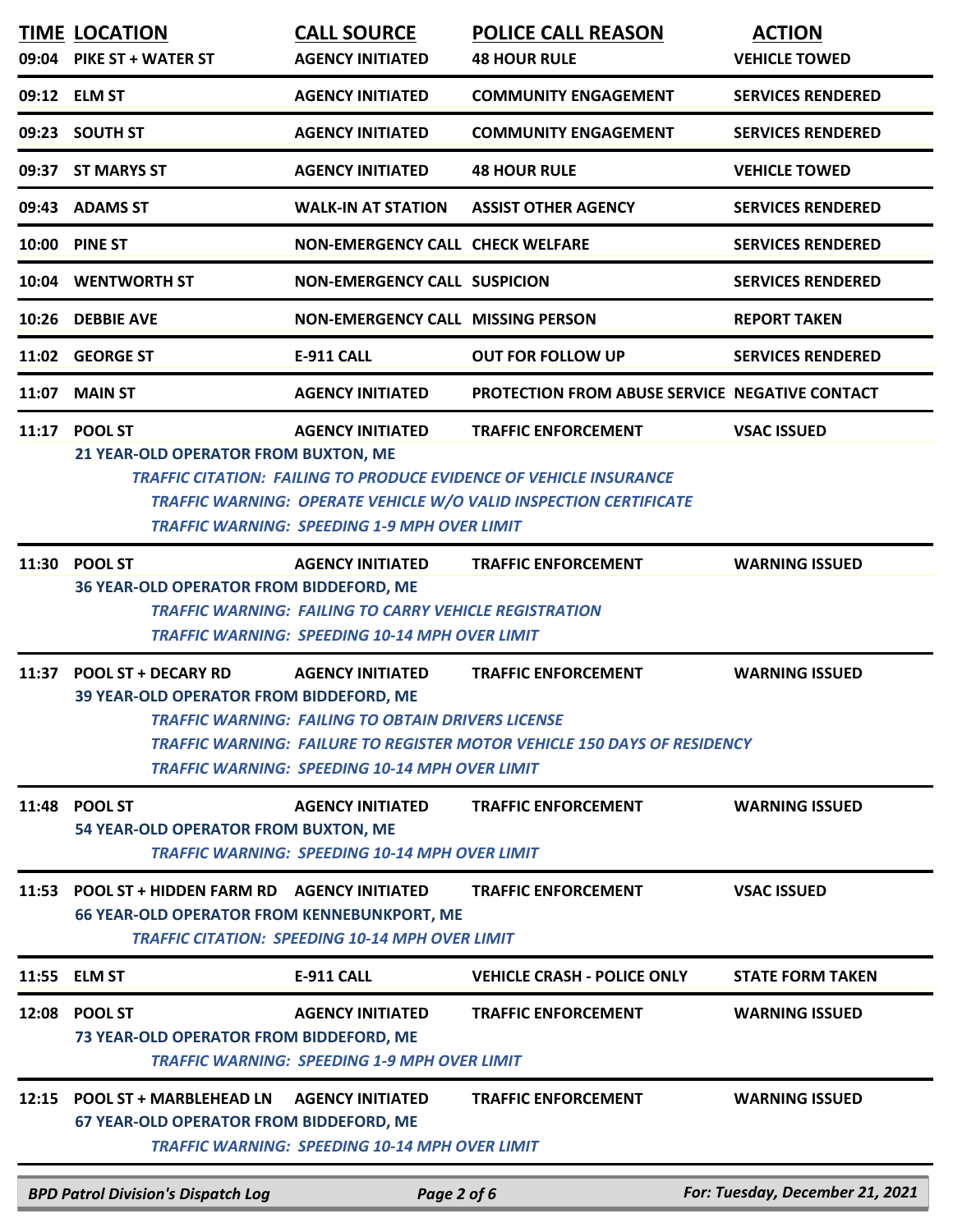|       | <b>TIME LOCATION</b><br>12:16 POOL ST                                                                                | <b>CALL SOURCE</b><br>E-911 CALL                                                                                                                                                              | <b>POLICE CALL REASON</b><br>911 MISUSE                                                          | <b>ACTION</b><br><b>SERVICES RENDERED</b> |
|-------|----------------------------------------------------------------------------------------------------------------------|-----------------------------------------------------------------------------------------------------------------------------------------------------------------------------------------------|--------------------------------------------------------------------------------------------------|-------------------------------------------|
| 12:21 | <b>POOL ST + HIDDEN FARM RD</b><br>67 YEAR-OLD OPERATOR FROM BIDDEFORD, ME                                           | <b>AGENCY INITIATED</b><br><b>TRAFFIC WARNING: SPEEDING 10-14 MPH OVER LIMIT</b>                                                                                                              | <b>TRAFFIC ENFORCEMENT</b>                                                                       | <b>WARNING ISSUED</b>                     |
|       | 12:27 POOL ST<br>27 YEAR-OLD OPERATOR FROM BIDDEFORD, ME                                                             | <b>AGENCY INITIATED</b><br><b>TRAFFIC WARNING: SPEEDING 10-14 MPH OVER LIMIT</b>                                                                                                              | <b>TRAFFIC ENFORCEMENT</b>                                                                       | <b>WARNING ISSUED</b>                     |
|       | 12:28 GREEN ST                                                                                                       | <b>NON-EMERGENCY CALL CHECK WELFARE</b>                                                                                                                                                       |                                                                                                  | <b>SERVICES RENDERED</b>                  |
| 12:30 | <b>GUINEA RD</b>                                                                                                     | <b>NON-EMERGENCY CALL MENTAL ILLNESS CASES</b>                                                                                                                                                |                                                                                                  | <b>REPORT TAKEN</b>                       |
|       | 12:36 ALFRED ST                                                                                                      | <b>WALK-IN AT STATION</b>                                                                                                                                                                     | <b>PAPERWORK</b>                                                                                 | <b>SERVICES RENDERED</b>                  |
| 12:37 | <b>POOL ST + HIDDEN FARM RD</b><br>33 YEAR-OLD OPERATOR FROM SANFORD, ME                                             | <b>AGENCY INITIATED</b><br><b>TRAFFIC WARNING: SPEEDING 1-9 MPH OVER LIMIT</b>                                                                                                                | <b>TRAFFIC ENFORCEMENT</b>                                                                       | <b>WARNING ISSUED</b>                     |
|       | 12:43 POOL ST + HIDDEN FARM RD<br>75 YEAR-OLD OPERATOR FROM BIDDEFORD, ME                                            | <b>AGENCY INITIATED</b><br><b>TRAFFIC WARNING: SPEEDING 1-9 MPH OVER LIMIT</b>                                                                                                                | <b>TRAFFIC ENFORCEMENT</b>                                                                       | <b>WARNING ISSUED</b>                     |
|       | 12:44 ADAMS ST                                                                                                       | <b>NON-EMERGENCY CALL CHECK WELFARE</b>                                                                                                                                                       |                                                                                                  | <b>SERVICES RENDERED</b>                  |
|       | 12:50 POMERLEAU ST                                                                                                   |                                                                                                                                                                                               | NON-EMERGENCY CALL COMMUNITY ENGAGEMENT                                                          | <b>SERVICES RENDERED</b>                  |
|       | 12:52 PINE ST                                                                                                        | <b>E-911 CALL</b>                                                                                                                                                                             | <b>CHECK WELFARE</b>                                                                             | <b>SERVICES RENDERED</b>                  |
|       | 12:53 POOL ST<br><b>18 YEAR-OLD OPERATOR FROM FALMOUTH, ME</b>                                                       | <b>AGENCY INITIATED</b><br><b>TRAFFIC WARNING: SPEEDING 10-14 MPH OVER LIMIT</b>                                                                                                              | <b>TRAFFIC ENFORCEMENT</b><br>TRAFFIC CITATION: FAILING TO PRODUCE EVIDENCE OF VEHICLE INSURANCE | <b>VSAC ISSUED</b>                        |
|       |                                                                                                                      |                                                                                                                                                                                               |                                                                                                  |                                           |
|       | 13:06 POOL ST + SEVIGNY AVE<br>37 YEAR-OLD OPERATOR FROM BIDDEFORD, ME                                               | <b>AGENCY INITIATED</b><br><b>TRAFFIC WARNING: SPEEDING 1-9 MPH OVER LIMIT</b>                                                                                                                | <b>TRAFFIC ENFORCEMENT</b>                                                                       | <b>WARNING ISSUED</b>                     |
| 13:11 | <b>MAIN ST</b>                                                                                                       | <b>AGENCY INITIATED</b>                                                                                                                                                                       | <b>48 HOUR RULE</b>                                                                              | <b>VEHICLE TOWED</b>                      |
| 13:11 | <b>MIDDLE ST</b>                                                                                                     | <b>E-911 CALL</b>                                                                                                                                                                             | <b>DRUNKENNESS</b>                                                                               | <b>TRANSPORT TO HOSPITAL</b>              |
| 13:14 | <b>POOL ST</b><br>26 YEAR-OLD OPERATOR FROM NORTH BERWICK, ME<br>47 YEAR-OLD REGISTERED OWNER FROM NORTH BERWICK, ME | <b>AGENCY INITIATED</b><br><b>TRAFFIC WARNING: SPEEDING 1-9 MPH OVER LIMIT</b><br><b>TRAFFIC WARNING: IMPROPER REGISTRATION OF VEHICLE</b><br><b>TRAFFIC WARNING: PERMITTING UNLAWFUL USE</b> | <b>TRAFFIC ENFORCEMENT</b>                                                                       | <b>WARNING ISSUED</b>                     |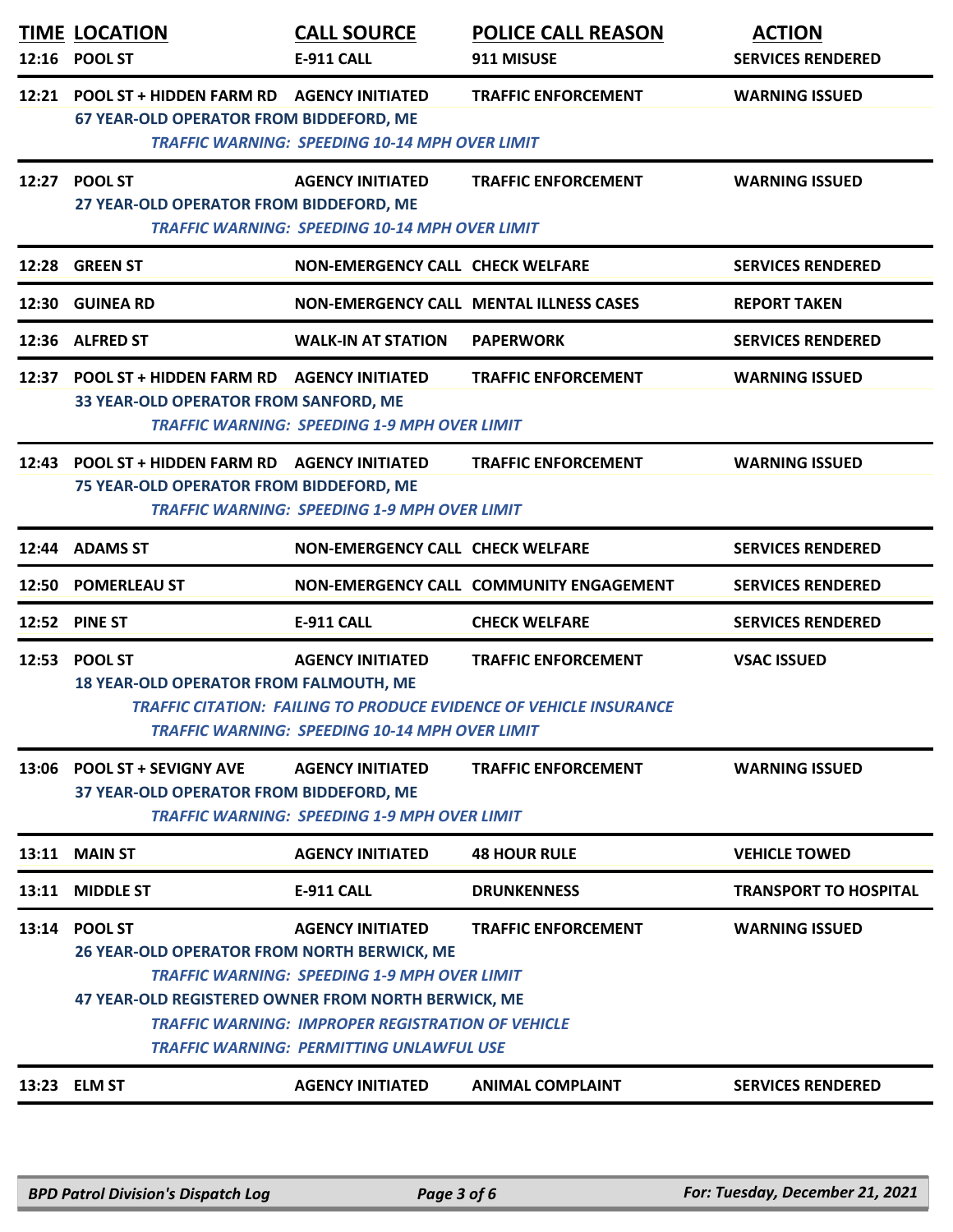|       | <b>TIME LOCATION</b><br>13:30 POOL ST<br><b>63 YEAR-OLD OPERATOR FROM BIDDEFORD, ME</b>                     | <b>CALL SOURCE</b><br><b>AGENCY INITIATED</b><br><b>TRAFFIC WARNING: SPEEDING 10-14 MPH OVER LIMIT</b>                                  | <b>POLICE CALL REASON</b><br><b>TRAFFIC ENFORCEMENT</b>                                                                                                                                | <b>ACTION</b><br><b>WARNING ISSUED</b> |
|-------|-------------------------------------------------------------------------------------------------------------|-----------------------------------------------------------------------------------------------------------------------------------------|----------------------------------------------------------------------------------------------------------------------------------------------------------------------------------------|----------------------------------------|
|       | 13:32 ELM ST                                                                                                | <b>AGENCY INITIATED</b>                                                                                                                 | <b>ANIMAL COMPLAINT</b>                                                                                                                                                                | <b>SERVICES RENDERED</b>               |
|       | 13:32 ALFRED ST                                                                                             | <b>OTHER</b>                                                                                                                            | <b>CITY ORDINANCE VIOLATION</b>                                                                                                                                                        | <b>REPORT TAKEN</b>                    |
| 13:36 | <b>MAIN ST</b>                                                                                              | NON-EMERGENCY CALL PARKING COMPLAINT                                                                                                    |                                                                                                                                                                                        | <b>UNFOUNDED</b>                       |
| 13:39 | <b>POOL ST</b><br>74 YEAR-OLD OPERATOR FROM GORHAM, ME                                                      | <b>AGENCY INITIATED</b><br><b>TRAFFIC WARNING: FAILURE TO REGISTER VEHICLE</b><br><b>TRAFFIC WARNING: SPEEDING 10-14 MPH OVER LIMIT</b> | <b>TRAFFIC ENFORCEMENT</b>                                                                                                                                                             | <b>WARNING ISSUED</b>                  |
| 13:39 | <b>ACORN ST</b>                                                                                             | E-911 CALL                                                                                                                              | <b>THEFT</b>                                                                                                                                                                           | <b>REPORT TAKEN</b>                    |
|       | 13:41 ELM ST                                                                                                | <b>AGENCY INITIATED</b>                                                                                                                 | <b>ANIMAL COMPLAINT</b>                                                                                                                                                                | <b>SERVICES RENDERED</b>               |
| 13:46 | <b>POOL ST + MARBLEHEAD LN</b><br>58 YEAR-OLD OPERATOR FROM NORTH ANDOVER, MA                               | <b>AGENCY INITIATED</b><br><b>TRAFFIC WARNING: SPEEDING 1-9 MPH OVER LIMIT</b>                                                          | <b>TRAFFIC ENFORCEMENT</b>                                                                                                                                                             | <b>WARNING ISSUED</b>                  |
|       | 13:52 IVY ST                                                                                                | <b>AGENCY INITIATED</b>                                                                                                                 | <b>48 HOUR RULE</b>                                                                                                                                                                    | <b>PARKING TICKET ISSUED</b>           |
|       | 13:54 ELM ST                                                                                                | <b>AGENCY INITIATED</b>                                                                                                                 | <b>ANIMAL COMPLAINT</b>                                                                                                                                                                | <b>SERVICES RENDERED</b>               |
| 13:55 | <b>BLANDINGS WAY</b>                                                                                        | <b>WALK-IN AT STATION</b>                                                                                                               | <b>FRAUD / SCAM</b>                                                                                                                                                                    | <b>REFERRED OTHER AGENCY</b>           |
|       | 13:55 POOL ST<br><b>62 YEAR-OLD OPERATOR FROM ELLSWORTH, ME</b><br>70 YEAR-OLD PASSENGER FROM ELLSWORTH, ME | <b>AGENCY INITIATED</b><br><b>TRAFFIC WARNING: SPEEDING 10-14 MPH OVER LIMIT</b>                                                        | <b>TRAFFIC ENFORCEMENT</b><br><b>TRAFFIC CITATION: OWNER OF VEHICLE W/O VALID INSPECTION CERTIFICATE</b><br><b>TRAFFIC WARNING: FAILING TO NOTIFY STATE OF NAME AND ADDRESS CHANGE</b> | <b>VSAC ISSUED</b>                     |
| 14:04 | <b>JABEZ LN</b>                                                                                             | <b>AGENCY INITIATED</b>                                                                                                                 | <b>ANIMAL COMPLAINT</b>                                                                                                                                                                | <b>SERVICES RENDERED</b>               |
| 14:12 | <b>RIDGEVIEW DR</b>                                                                                         | <b>AGENCY INITIATED</b>                                                                                                                 | <b>ANIMAL COMPLAINT</b>                                                                                                                                                                | <b>SERVICES RENDERED</b>               |
| 14:18 | <b>RIDGEVIEW DR</b><br><b>CHARGE: KEEPING UNLICENSED DOG</b>                                                | <b>AGENCY INITIATED</b>                                                                                                                 | <b>ANIMAL COMPLAINT</b><br>DEFENDANT: CIVIL VIOLATION BY A FEMALE  AGE: 73  RESIDENT OF: BIDDEFORD, ME                                                                                 | <b>SUMMONS ISSUED</b>                  |
|       | 14:38 HILL ST + TIGER WAY<br>31 YEAR-OLD OPERATOR FROM SPRINGVALE, ME                                       | <b>AGENCY INITIATED</b>                                                                                                                 | <b>TRAFFIC ENFORCEMENT</b><br><b>TRAFFIC WARNING: FAILING TO NOTIFY STATE OF NAME AND ADDRESS CHANGE</b><br><b>TRAFFIC WARNING: SPEEDING 10-14 MPH OVER LIMIT IN SCHOOL ZONE</b>       | <b>WARNING ISSUED</b>                  |
| 15:03 | <b>GRAHAM ST</b>                                                                                            | <b>AGENCY INITIATED</b>                                                                                                                 | <b>48-HOUR RULE</b>                                                                                                                                                                    | <b>VEHICLE TOWED</b>                   |
|       | 15:04 ADAMS ST                                                                                              | <b>AGENCY INITIATED</b>                                                                                                                 | <b>48-HOUR RULE</b>                                                                                                                                                                    | <b>VEHICLE TOWED</b>                   |
|       | 15:06 GRANITE ST                                                                                            | <b>AGENCY INITIATED</b>                                                                                                                 | <b>ANIMAL COMPLAINT</b>                                                                                                                                                                | <b>SERVICES RENDERED</b>               |
|       | <b>BPD Patrol Division's Dispatch Log</b>                                                                   | Page 4 of 6                                                                                                                             |                                                                                                                                                                                        | For: Tuesday, December 21, 2021        |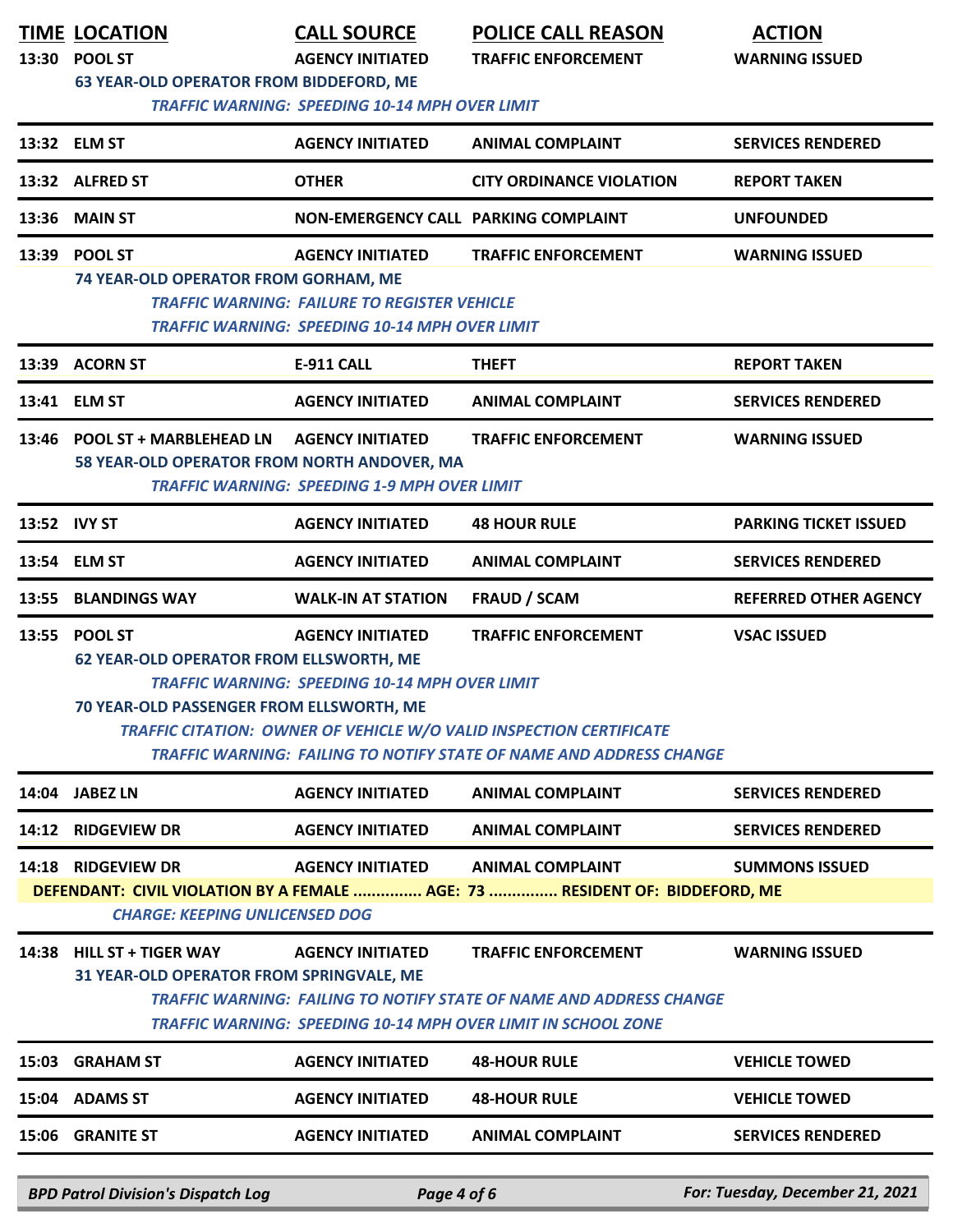| 15:30 | <b>TIME LOCATION</b><br><b>SOUTH ST + HIGHLAND ST</b>             | <b>CALL SOURCE</b><br><b>AGENCY INITIATED</b>         | <b>POLICE CALL REASON</b><br><b>TRAFFIC ENFORCEMENT</b>                  | <b>ACTION</b><br><b>VSAC ISSUED</b> |  |  |
|-------|-------------------------------------------------------------------|-------------------------------------------------------|--------------------------------------------------------------------------|-------------------------------------|--|--|
|       | 36 YEAR-OLD OPERATOR FROM BIDDEFORD, ME                           |                                                       |                                                                          |                                     |  |  |
|       | <b>TRAFFIC CITATION: SPEEDING 20-24 MPH OVER LIMIT</b>            |                                                       |                                                                          |                                     |  |  |
|       | TRAFFIC WARNING: OPERATE VEHICLE W/O VALID INSPECTION CERTIFICATE |                                                       |                                                                          |                                     |  |  |
|       | 15:50 ALFRED ST                                                   | <b>AGENCY INITIATED</b>                               | <b>MENTAL ILLNESS CASES</b>                                              | <b>DISPATCH HANDLED</b>             |  |  |
| 16:02 | <b>BRISTOL ST</b>                                                 | <b>AGENCY INITIATED</b>                               | <b>48 HOUR RULE</b>                                                      | <b>VEHICLE TOWED</b>                |  |  |
|       | 16:22 LINCOLN ST                                                  | <b>AGENCY INITIATED</b>                               | <b>TRAFFIC ENFORCEMENT</b>                                               | <b>WARNING ISSUED</b>               |  |  |
|       | <b>30 YEAR-OLD OPERATOR FROM SACO, ME</b>                         | <b>TRAFFIC WARNING: FAILURE TO REGISTER VEHICLE</b>   |                                                                          |                                     |  |  |
|       | 16:28 POOL ST                                                     | <b>NON-EMERGENCY CALL ALARM - POLICE</b>              |                                                                          | <b>FALSE ALARM</b>                  |  |  |
|       | 16:28 SUMMER ST                                                   | <b>NON-EMERGENCY CALL SUSPICION</b>                   |                                                                          | <b>SERVICES RENDERED</b>            |  |  |
| 17:00 | <b>ADAMS ST</b>                                                   | <b>AGENCY INITIATED</b>                               | <b>TRAFFIC ENFORCEMENT</b>                                               | <b>WARNING ISSUED</b>               |  |  |
|       | 54 YEAR-OLD OPERATOR FROM LYMAN, ME                               | <b>TRAFFIC WARNING: FAILING TO STOP FOR STOP SIGN</b> |                                                                          |                                     |  |  |
|       | 17:04 ELM ST                                                      | <b>AGENCY INITIATED</b>                               | <b>TRAFFIC ENFORCEMENT</b>                                               | <b>WARNING ISSUED</b>               |  |  |
|       | <b>30 YEAR-OLD OPERATOR FROM ARUNDEL, ME</b>                      |                                                       |                                                                          |                                     |  |  |
|       |                                                                   | <b>TRAFFIC WARNING: FAILURE TO REGISTER VEHICLE</b>   | <b>TRAFFIC WARNING: OPERATING VEHICLE WITH INADEQUATE REAR LIGHTS</b>    |                                     |  |  |
|       | 17:05 SUMMER ST                                                   | <b>AGENCY INITIATED</b>                               | <b>48 HOUR RULE</b>                                                      | <b>VEHICLE TOWED</b>                |  |  |
| 17:09 | <b>MAIN ST + WASHINGTON ST</b>                                    | <b>AGENCY INITIATED</b>                               | <b>TRAFFIC ENFORCEMENT</b>                                               | <b>WARNING ISSUED</b>               |  |  |
|       | <b>16 YEAR-OLD OPERATOR FROM BIDDEFORD, ME</b>                    |                                                       | <b>TRAFFIC WARNING: OPERATING WITHOUT HEADLIGHTS AFTER DARK</b>          |                                     |  |  |
|       | 17:19 ADAMS ST                                                    | <b>AGENCY INITIATED</b>                               | <b>TRAFFIC ENFORCEMENT</b>                                               | <b>WARNING ISSUED</b>               |  |  |
|       | 52 YEAR-OLD OPERATOR FROM SACO, ME                                | <b>TRAFFIC WARNING: FAILING TO STOP FOR STOP SIGN</b> |                                                                          |                                     |  |  |
|       | 17:29 ELM ST                                                      | <b>NON-EMERGENCY CALL BOLO</b>                        |                                                                          |                                     |  |  |
|       |                                                                   |                                                       |                                                                          | <b>NEGATIVE CONTACT</b>             |  |  |
|       | 17:31 MAIN ST<br>36 YEAR-OLD OPERATOR FROM BIDDEFORD, ME          | <b>AGENCY INITIATED</b>                               | <b>TRAFFIC ENFORCEMENT</b>                                               | <b>WARNING ISSUED</b>               |  |  |
|       |                                                                   | <b>TRAFFIC WARNING: FAILING TO STOP FOR STOP SIGN</b> |                                                                          |                                     |  |  |
|       |                                                                   |                                                       | <b>TRAFFIC WARNING: OPERATE VEHICLE W/O VALID INSPECTION CERTIFICATE</b> |                                     |  |  |
|       | 17:35 SUMMER ST + WINTER GARD AGENCY INITIATED                    |                                                       | <b>48 HOUR RULE</b>                                                      | <b>PARKING TICKET ISSUED</b>        |  |  |
|       | 17:46 ELM ST + ALFRED ST                                          | <b>AGENCY INITIATED</b>                               | <b>BOLO</b>                                                              | <b>SERVICES RENDERED</b>            |  |  |
|       | 17:46 ALFRED ST                                                   | <b>WALK-IN AT STATION</b>                             | <b>CHECK WELFARE</b>                                                     | <b>SERVICES RENDERED</b>            |  |  |
|       | 17:57 WASHINGTON ST                                               | <b>NON-EMERGENCY CALL SUSPICION</b>                   |                                                                          | <b>SERVICES RENDERED</b>            |  |  |
|       | 18:09 FALL ST                                                     | <b>AGENCY INITIATED</b>                               | <b>48 HOUR RULE</b>                                                      | <b>PARKING TICKET ISSUED</b>        |  |  |
|       | <b>18:19 MAIN ST</b>                                              | <b>E-911 CALL</b>                                     | <b>ASSIST: VEHICLE CRASH - FIRE / EMS TRANSPORT TO HOSPITAL</b>          |                                     |  |  |

*BPD Patrol Division's Dispatch Log Page 5 of 6 For: Tuesday, December 21, 2021*